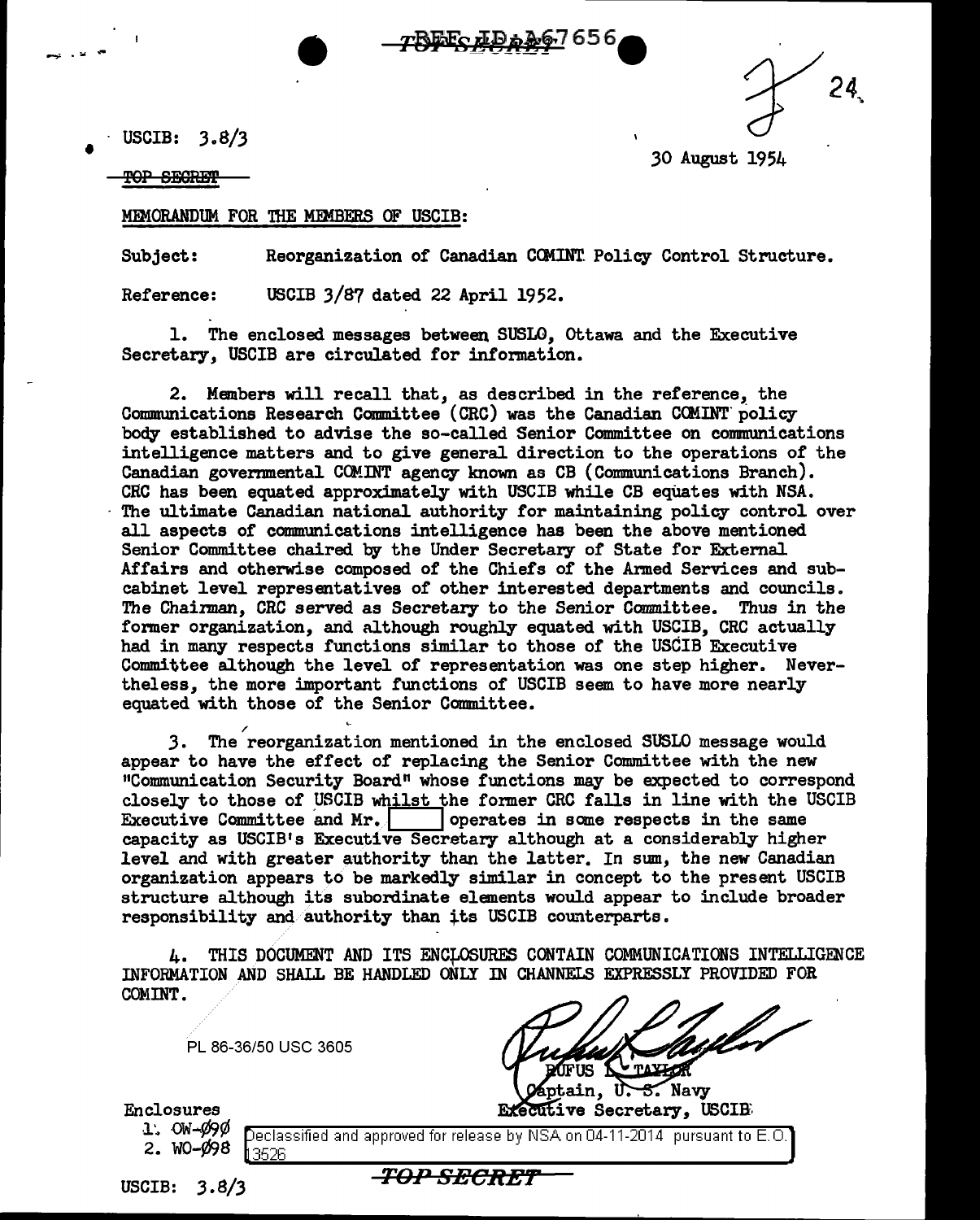<del>ዋሪ ኮዳ ቬ ቤ</del> 252Ø14Z<br>FM SUSLO, OTTAWA

PL 86-36/50 USC 3605

TO DIRNSA

OW-Ø90. PASS TO EXECUTIVE SECRETARY, USCIB. INFO DIRNSA.

FOR YOUR INFO TERMS OF REFERENCE OF THE COMMUNICATION SECURITY BOARD, DIRECTOR OF CCMMUNICATION SECURITY AND SUBSIDIARY COMMITTEES HAVE BEEN APPROVED. COPIES OF THESE TERMS OF REFERENCE ARE BEING FORWARDED BY MAIL. MOST IMPORTANT CHANGES ARE:

<u>REE ДIDAA67656</u>

1. MR. **I. M. PROFILLE ALGEMENT OF CRC** IS DESIGNATED AS "DIRECTOR OF COMMUNICATION SECURITY" AND IS SECRETARY OF THE COMMUNICATION SECURITY BOARD.

2. CRC HAS BEEN RELEGATED TO AN ADVISORY CAPACITY ON INTERNAL COMINT MATTERS.

3. AS DIRECTOR OF COMMUNICATION SECURITY, MR **IS RESPONSIBLE** FOR THE INITIATION AND EXECUTION OF ALL POLICY MATTERS ON COMINT AND ELINT AND HAS FULL RESPONSIBILITY FOR THE DAY TO DAY BUSINESS ON THESE SUBJECTS AS IT IS ANTICIPATED THE COMMUNICATION SECURITY BOARD WILL MEET ONLY A COUPLE OF TlMES A YEAR.

4. SUSLO, OTTAWA SHOULD NOW BE ACCREDITED TO COMMUNICATION SECURITY BOARD. CONTACTS WILL BE WITH DIRECTOR OF COMMUNICATION SECURITY. IN FUTURE TERM "CHAIRMAN, CRC" AS USED IN USCIB CORRESPONDENCE WILL NOT BE EMPLOYED. BUT RATHER "DIRECTOR OF COMMUNICATION SECURITY". THE POSITION FORMERLY TITLED "SECRETARY CRC" NOW WITHOUT A NAME PENDING SELECTION OF AN APPROPRIATE TITLE.

Enclosure 1 with USCIB 3.8/3 dtd *30* Aug 1954.

**TOP SRC:Rtr**